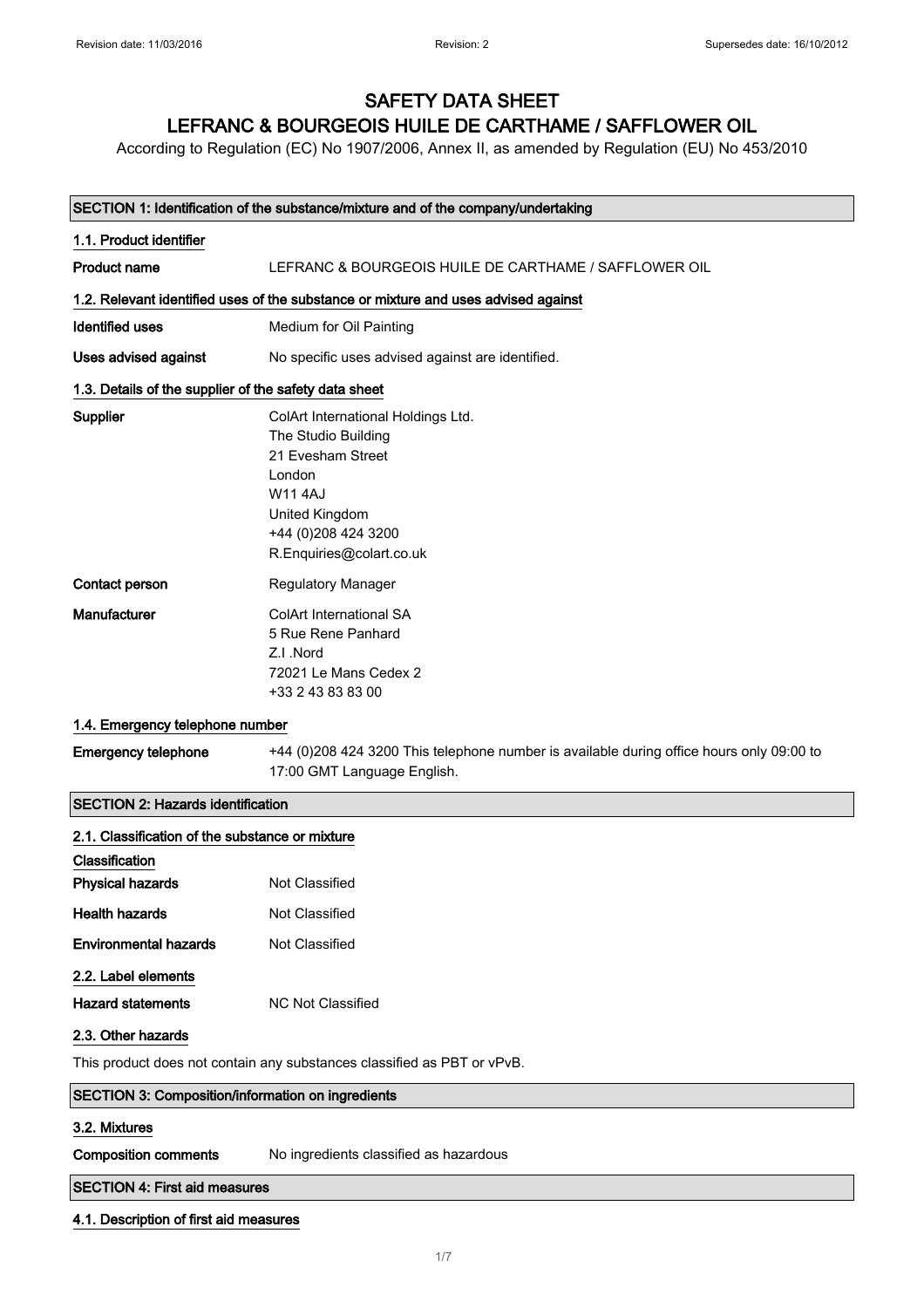| <b>General information</b>                                                                           | If in doubt, get medical attention promptly. Show this Safety Data Sheet to the medical<br>personnel.                                                                                                                                                                                                                                                                        |
|------------------------------------------------------------------------------------------------------|------------------------------------------------------------------------------------------------------------------------------------------------------------------------------------------------------------------------------------------------------------------------------------------------------------------------------------------------------------------------------|
| Inhalation                                                                                           | No specific recommendations. If throat irritation or coughing persists, proceed as follows.<br>Move affected person to fresh air and keep warm and at rest in a position comfortable for<br>breathing. Loosen tight clothing such as collar, tie or belt. Get medical attention if any<br>discomfort continues.                                                              |
| Ingestion                                                                                            | No specific recommendations. If throat irritation or coughing persists, proceed as follows.<br>Rinse mouth. Get medical attention if any discomfort continues.                                                                                                                                                                                                               |
| Skin contact                                                                                         | No specific recommendations. Rinse with water. Get medical attention if any discomfort<br>continues.                                                                                                                                                                                                                                                                         |
| Eye contact                                                                                          | Rinse with water. Get medical attention if any discomfort continues.                                                                                                                                                                                                                                                                                                         |
| Protection of first aiders                                                                           | Use protective equipment appropriate for surrounding materials.                                                                                                                                                                                                                                                                                                              |
|                                                                                                      | 4.2. Most important symptoms and effects, both acute and delayed                                                                                                                                                                                                                                                                                                             |
| <b>General information</b>                                                                           | The severity of the symptoms described will vary dependent on the concentration and the<br>length of exposure.                                                                                                                                                                                                                                                               |
| Inhalation                                                                                           | No specific symptoms known. Spray/mists may cause respiratory tract irritation.                                                                                                                                                                                                                                                                                              |
| Ingestion                                                                                            | No specific symptoms known. May cause discomfort if swallowed.                                                                                                                                                                                                                                                                                                               |
| <b>Skin contact</b>                                                                                  | No specific symptoms known. May cause discomfort.                                                                                                                                                                                                                                                                                                                            |
| Eye contact                                                                                          | No specific symptoms known. May be slightly irritating to eyes.                                                                                                                                                                                                                                                                                                              |
|                                                                                                      | 4.3. Indication of any immediate medical attention and special treatment needed                                                                                                                                                                                                                                                                                              |
| Notes for the doctor                                                                                 | Treat symptomatically.                                                                                                                                                                                                                                                                                                                                                       |
| <b>Specific treatments</b>                                                                           | No special treatment required.                                                                                                                                                                                                                                                                                                                                               |
| <b>SECTION 5: Firefighting measures</b>                                                              |                                                                                                                                                                                                                                                                                                                                                                              |
| 5.1. Extinguishing media                                                                             |                                                                                                                                                                                                                                                                                                                                                                              |
| Suitable extinguishing media                                                                         | The product is not flammable. Extinguish with alcohol-resistant foam, carbon dioxide, dry<br>powder or water fog. Use fire-extinguishing media suitable for the surrounding fire.                                                                                                                                                                                            |
| Unsuitable extinguishing<br>media                                                                    | Do not use water jet as an extinguisher, as this will spread the fire.                                                                                                                                                                                                                                                                                                       |
| 5.2. Special hazards arising from the substance or mixture                                           |                                                                                                                                                                                                                                                                                                                                                                              |
| Specific hazards                                                                                     | Containers can burst violently or explode when heated, due to excessive pressure build-up.                                                                                                                                                                                                                                                                                   |
| <b>Hazardous combustion</b><br>products                                                              | Thermal decomposition or combustion products may include the following substances:<br>Harmful gases or vapours.                                                                                                                                                                                                                                                              |
| 5.3. Advice for firefighters                                                                         |                                                                                                                                                                                                                                                                                                                                                                              |
| Protective actions during<br>firefighting                                                            | Avoid breathing fire gases or vapours. Evacuate area. Cool containers exposed to heat with<br>water spray and remove them from the fire area if it can be done without risk. Cool containers<br>exposed to flames with water until well after the fire is out. If a leak or spill has not ignited, use<br>water spray to disperse vapours and protect men stopping the leak. |
| Special protective equipment<br>for firefighters<br><b>CECTION &amp; Appidantal relegge moneurne</b> | Wear positive-pressure self-contained breathing apparatus (SCBA) and appropriate protective<br>clothing. Firefighter's clothing conforming to European standard EN469 (including helmets,<br>protective boots and gloves) will provide a basic level of protection for chemical incidents.                                                                                   |

SECTION 6: Accidental release measures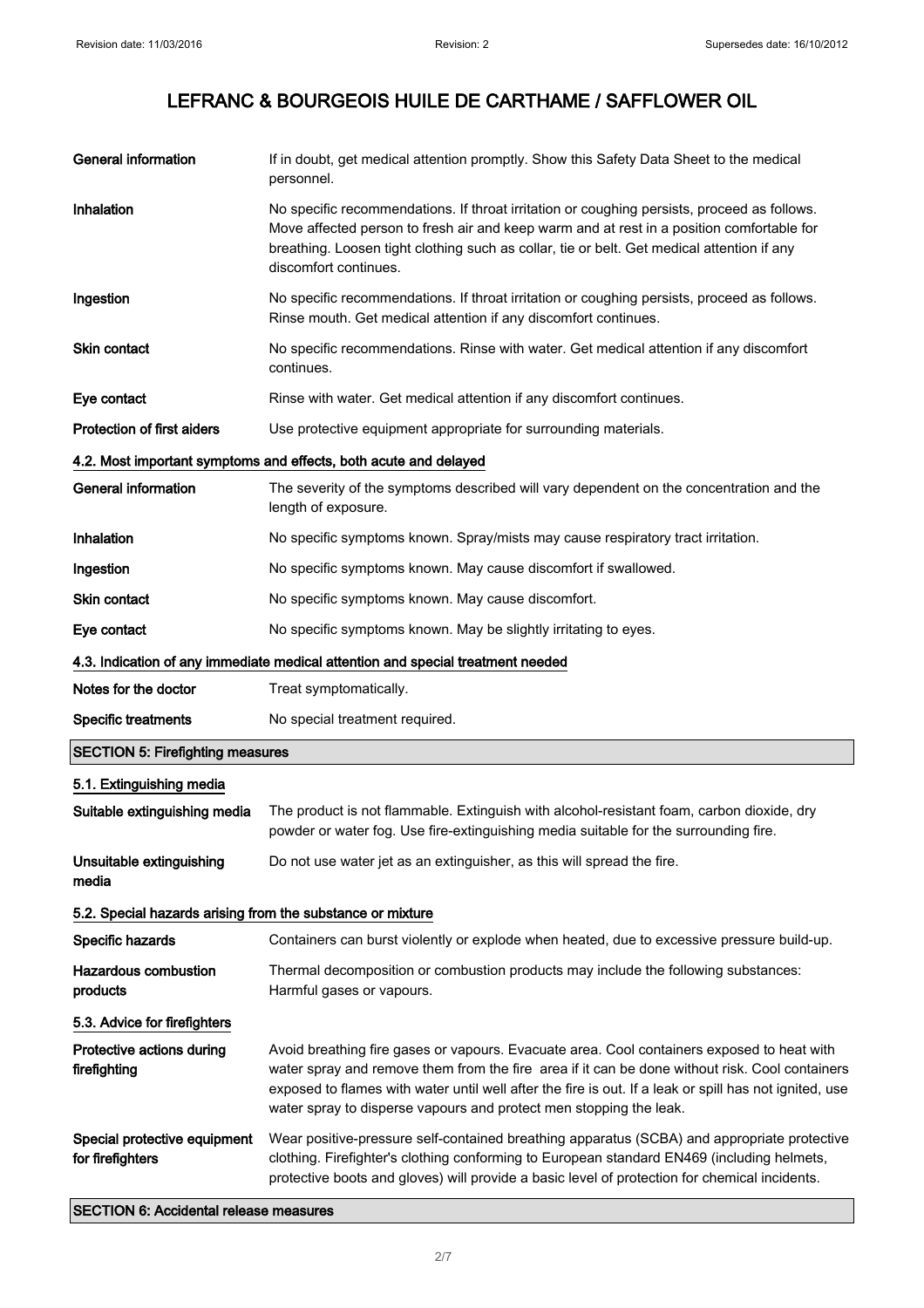|                                                           | 6.1. Personal precautions, protective equipment and emergency procedures                                                                                                                                                                                                                                                                   |
|-----------------------------------------------------------|--------------------------------------------------------------------------------------------------------------------------------------------------------------------------------------------------------------------------------------------------------------------------------------------------------------------------------------------|
| <b>Personal precautions</b>                               | No specific recommendations. For personal protection, see Section 8.                                                                                                                                                                                                                                                                       |
| 6.2. Environmental precautions                            |                                                                                                                                                                                                                                                                                                                                            |
| <b>Environmental precautions</b>                          | Avoid discharge into drains or watercourses or onto the ground.                                                                                                                                                                                                                                                                            |
| 6.3. Methods and material for containment and cleaning up |                                                                                                                                                                                                                                                                                                                                            |
| Methods for cleaning up                                   | Reuse or recycle products wherever possible. Absorb spillage to prevent material damage.<br>Flush contaminated area with plenty of water. Wash thoroughly after dealing with a spillage.<br>Dispose of contents/container in accordance with national regulations.                                                                         |
| 6.4. Reference to other sections                          |                                                                                                                                                                                                                                                                                                                                            |
| Reference to other sections                               | For personal protection, see Section 8.                                                                                                                                                                                                                                                                                                    |
| <b>SECTION 7: Handling and storage</b>                    |                                                                                                                                                                                                                                                                                                                                            |
| 7.1. Precautions for safe handling                        |                                                                                                                                                                                                                                                                                                                                            |
| <b>Usage precautions</b>                                  | Read and follow manufacturer's recommendations. Wear protective clothing as described in<br>Section 8 of this safety data sheet. Keep away from food, drink and animal feeding stuffs.<br>Handle all packages and containers carefully to minimise spills. Keep container tightly sealed<br>when not in use. Avoid the formation of mists. |
| Advice on general<br>occupational hygiene                 | Wash promptly if skin becomes contaminated. Take off contaminated clothing. Wash<br>contaminated clothing before reuse.                                                                                                                                                                                                                    |
|                                                           | 7.2. Conditions for safe storage, including any incompatibilities                                                                                                                                                                                                                                                                          |
| <b>Storage precautions</b>                                | No specific recommendations.                                                                                                                                                                                                                                                                                                               |
| Storage class                                             | Unspecified storage.                                                                                                                                                                                                                                                                                                                       |
| 7.3. Specific end use(s)                                  |                                                                                                                                                                                                                                                                                                                                            |
| Specific end use(s)                                       | The identified uses for this product are detailed in Section 1.2.                                                                                                                                                                                                                                                                          |
| <b>SECTION 8: Exposure Controls/personal protection</b>   |                                                                                                                                                                                                                                                                                                                                            |
| 8.1. Control parameters                                   |                                                                                                                                                                                                                                                                                                                                            |
| Ingredient comments                                       | No exposure limits known for ingredient(s).                                                                                                                                                                                                                                                                                                |
| 8.2. Exposure controls                                    |                                                                                                                                                                                                                                                                                                                                            |
| Appropriate engineering<br>controls                       | No specific ventilation requirements.                                                                                                                                                                                                                                                                                                      |
| Eye/face protection                                       | No specific eye protection required during normal use. Large Spillages: Eyewear complying<br>with an approved standard should be worn if a risk assessment indicates eye contact is<br>possible.                                                                                                                                           |
| Hand protection                                           | No specific hand protection recommended.                                                                                                                                                                                                                                                                                                   |
| <b>Hygiene measures</b>                                   | Wash hands thoroughly after handling. Do not eat, drink or smoke when using this product.<br>Wash contaminated clothing before reuse.                                                                                                                                                                                                      |
| <b>Respiratory protection</b>                             | No specific recommendations. Provide adequate ventilation. Large Spillages: If ventilation is<br>inadequate, suitable respiratory protection must be worn.                                                                                                                                                                                 |
| <b>Environmental exposure</b><br>controls                 | Not regarded as dangerous for the environment.                                                                                                                                                                                                                                                                                             |
| <b>SECTION 9: Physical and Chemical Properties</b>        |                                                                                                                                                                                                                                                                                                                                            |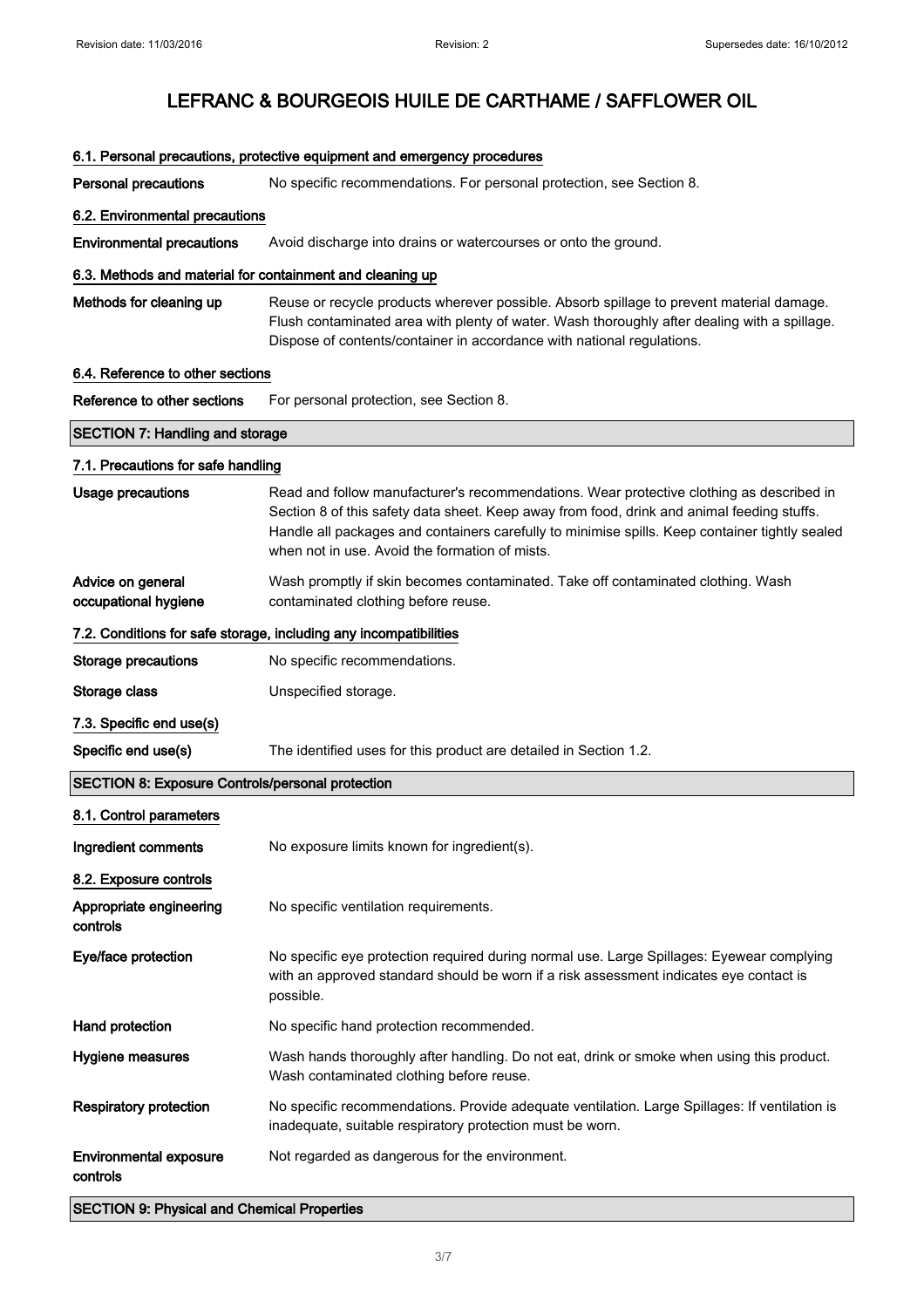| 9.1. Information on basic priysical and chemical properties         |                                                                                                                                                                         |
|---------------------------------------------------------------------|-------------------------------------------------------------------------------------------------------------------------------------------------------------------------|
| Appearance                                                          | Liquid                                                                                                                                                                  |
| Colour                                                              | Colourless to pale yellow.                                                                                                                                              |
| Odour                                                               | Characteristic.                                                                                                                                                         |
| Flash point                                                         | $>150$ oC $^{\circ}$ C                                                                                                                                                  |
| <b>Relative density</b>                                             | $0.933 \circledR 15.5^{\circ}C$                                                                                                                                         |
| Solubility(ies)                                                     | Insoluble in water Soluble in aromatic and aliphatic hydrocarbon solvents                                                                                               |
| 9.2. Other information                                              |                                                                                                                                                                         |
| Other information                                                   | Not available.                                                                                                                                                          |
| <b>SECTION 10: Stability and reactivity</b>                         |                                                                                                                                                                         |
| 10.1. Reactivity                                                    |                                                                                                                                                                         |
| Reactivity                                                          | There are no known reactivity hazards associated with this product.                                                                                                     |
| 10.2. Chemical stability                                            |                                                                                                                                                                         |
| <b>Stability</b>                                                    | Stable at normal ambient temperatures and when used as recommended. Stable under the<br>prescribed storage conditions.                                                  |
| 10.3. Possibility of hazardous reactions                            |                                                                                                                                                                         |
| Possibility of hazardous<br>reactions                               | No potentially hazardous reactions known.                                                                                                                               |
| 10.4. Conditions to avoid                                           |                                                                                                                                                                         |
| <b>Conditions to avoid</b>                                          | There are no known conditions that are likely to result in a hazardous situation.                                                                                       |
| 10.5. Incompatible materials                                        |                                                                                                                                                                         |
| Materials to avoid                                                  | No specific material or group of materials is likely to react with the product to produce a<br>hazardous situation.                                                     |
| 10.6. Hazardous decomposition products                              |                                                                                                                                                                         |
| Hazardous decomposition<br>products                                 | Does not decompose when used and stored as recommended. Thermal decomposition or<br>combustion products may include the following substances: Harmful gases or vapours. |
| <b>SECTION 11: Toxicological information</b>                        |                                                                                                                                                                         |
| 11.1. Information on toxicological effects                          |                                                                                                                                                                         |
| <b>Toxicological effects</b>                                        | Not regarded as a health hazard under current legislation.                                                                                                              |
| Acute toxicity - oral<br>Notes (oral LD <sub>50</sub> )             | Based on available data the classification criteria are not met.                                                                                                        |
| Acute toxicity - dermal<br>Notes (dermal LD <sub>50</sub> )         | Based on available data the classification criteria are not met.                                                                                                        |
| Acute toxicity - inhalation<br>Notes (inhalation LC <sub>50</sub> ) | Based on available data the classification criteria are not met.                                                                                                        |
| Skin corrosion/irritation<br>Animal data                            | Based on available data the classification criteria are not met.                                                                                                        |
| Serious eye damage/irritation                                       |                                                                                                                                                                         |

## 9.1. Information on basic physical and chemical properties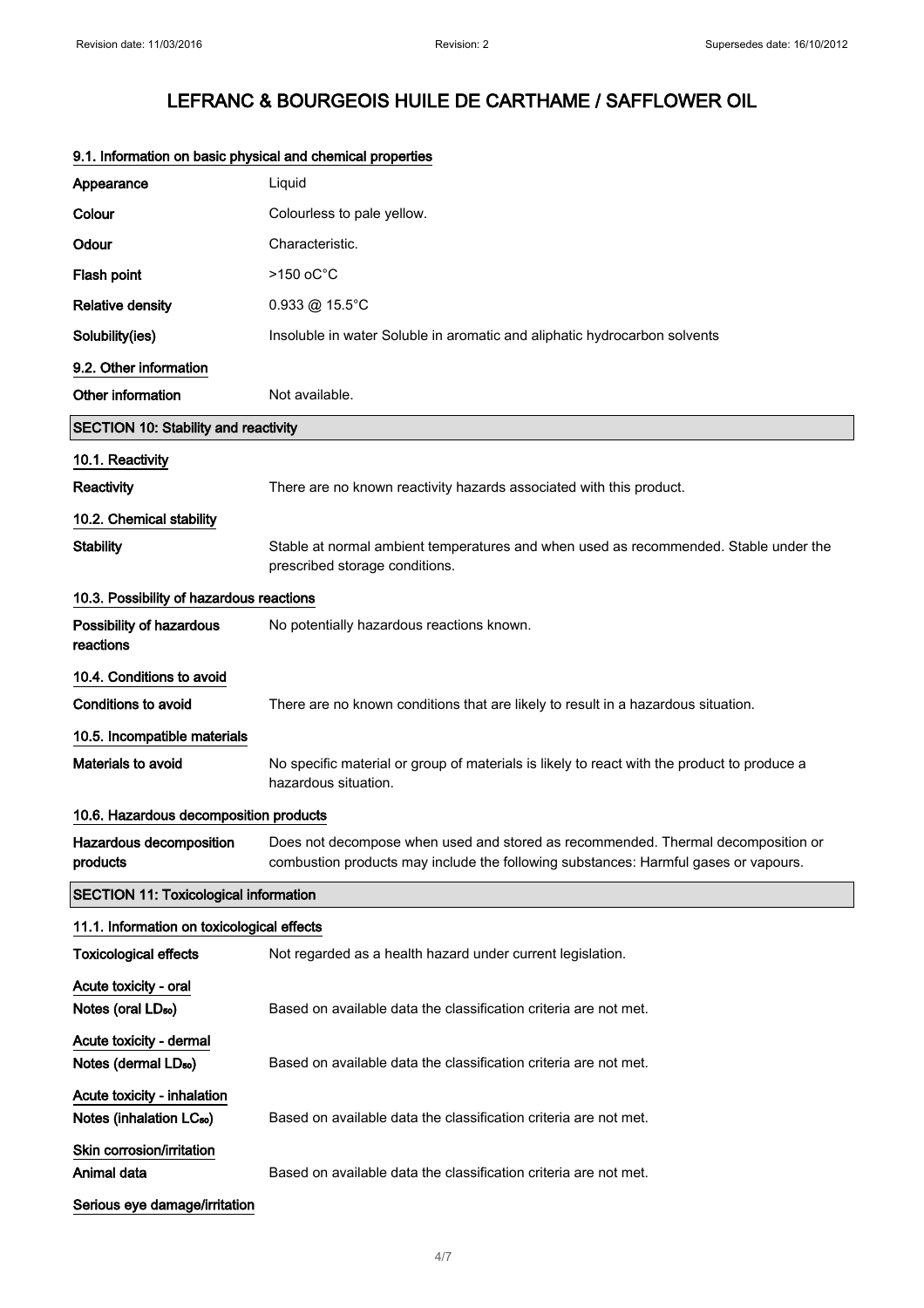|                                                    | Serious eye damage/irritation Based on available data the classification criteria are not met.                                                   |
|----------------------------------------------------|--------------------------------------------------------------------------------------------------------------------------------------------------|
| Respiratory sensitisation                          |                                                                                                                                                  |
| Respiratory sensitisation                          | Based on available data the classification criteria are not met.                                                                                 |
| Skin sensitisation                                 |                                                                                                                                                  |
| <b>Skin sensitisation</b>                          | Based on available data the classification criteria are not met.                                                                                 |
| Germ cell mutagenicity<br>Genotoxicity - in vitro  | Based on available data the classification criteria are not met.                                                                                 |
| Carcinogenicity                                    |                                                                                                                                                  |
| Carcinogenicity                                    | Based on available data the classification criteria are not met.                                                                                 |
| <b>IARC</b> carcinogenicity                        | None of the ingredients are listed or exempt.                                                                                                    |
| Reproductive toxicity                              |                                                                                                                                                  |
| Reproductive toxicity - fertility                  | Based on available data the classification criteria are not met.                                                                                 |
| Reproductive toxicity -                            | Based on available data the classification criteria are not met.                                                                                 |
| development                                        |                                                                                                                                                  |
| Specific target organ toxicity - single exposure   |                                                                                                                                                  |
| STOT - single exposure                             | Not classified as a specific target organ toxicant after a single exposure.                                                                      |
| Specific target organ toxicity - repeated exposure |                                                                                                                                                  |
| STOT - repeated exposure                           | Not classified as a specific target organ toxicant after repeated exposure.                                                                      |
| Aspiration hazard                                  |                                                                                                                                                  |
| Aspiration hazard                                  | Based on available data the classification criteria are not met.                                                                                 |
| <b>General information</b>                         | No specific health hazards known. The severity of the symptoms described will vary<br>dependent on the concentration and the length of exposure. |
| Inhalation                                         | No specific symptoms known. Spray/mists may cause respiratory tract irritation.                                                                  |
| Ingestion                                          | No specific symptoms known. May cause discomfort if swallowed.                                                                                   |
| Skin contact                                       | No specific symptoms known. May cause discomfort.                                                                                                |
| Eye contact                                        | No specific symptoms known. May be slightly irritating to eyes.                                                                                  |
| Acute and chronic health<br>hazards                | No specific health hazards known.                                                                                                                |
| Route of entry                                     | Ingestion Inhalation Skin and/or eye contact                                                                                                     |
| <b>Target organs</b>                               | No specific target organs known.                                                                                                                 |
| <b>SECTION 12: Ecological Information</b>          |                                                                                                                                                  |
| Ecotoxicity                                        | Not regarded as dangerous for the environment. However, large or frequent spills may have<br>hazardous effects on the environment.               |
| 12.1. Toxicity                                     |                                                                                                                                                  |
| Toxicity                                           | Based on available data the classification criteria are not met.                                                                                 |
| Acute toxicity - fish                              | Not relevant.                                                                                                                                    |
| Acute toxicity - aquatic<br>invertebrates          | Not relevant.                                                                                                                                    |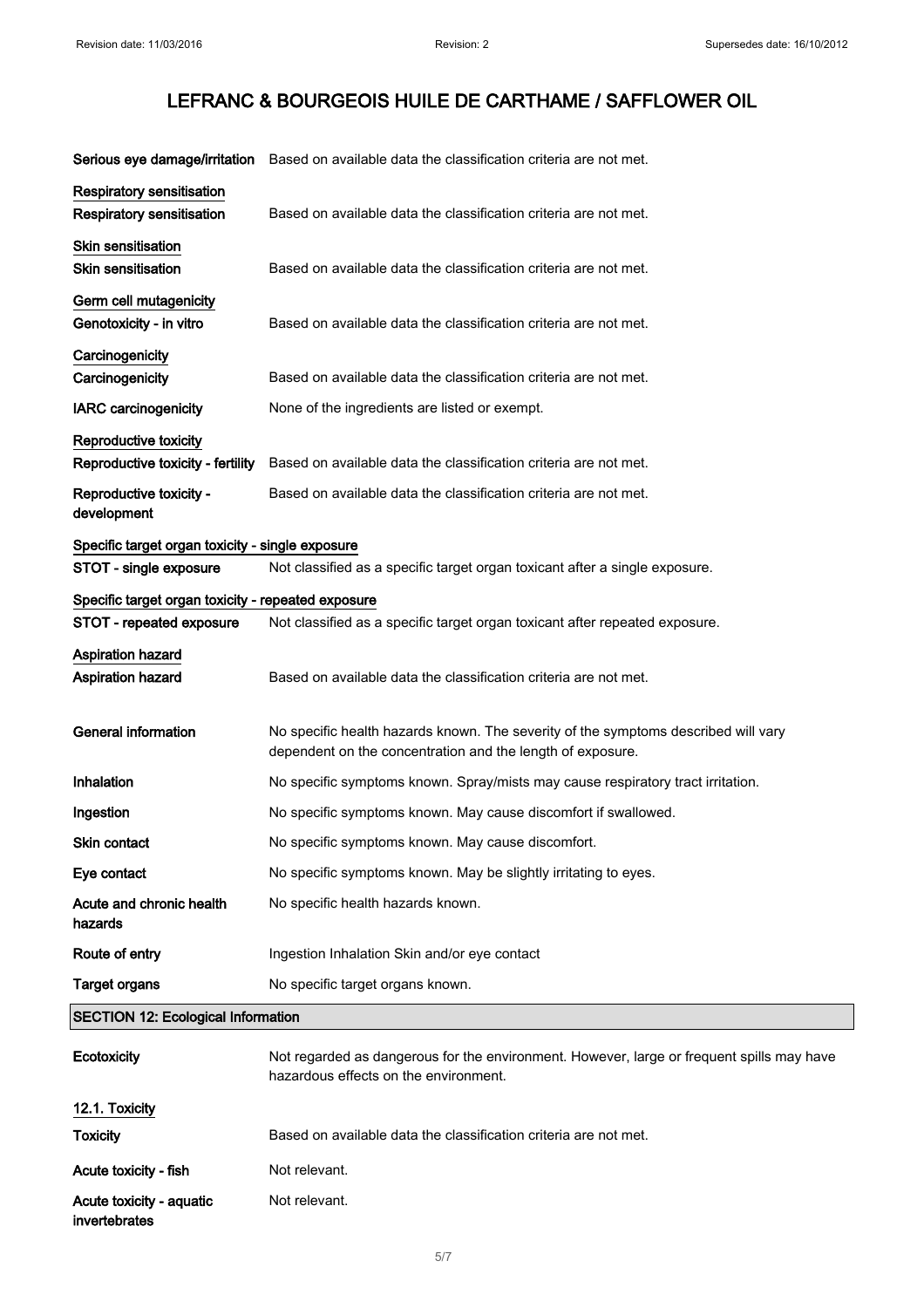| Acute toxicity - aquatic plants            | Not relevant.                                                                                                                                                                                   |  |
|--------------------------------------------|-------------------------------------------------------------------------------------------------------------------------------------------------------------------------------------------------|--|
| Acute toxicity -<br>microorganisms         | Not relevant.                                                                                                                                                                                   |  |
| 12.2. Persistence and degradability        |                                                                                                                                                                                                 |  |
|                                            | <b>Persistence and degradability</b> The degradability of the product is not known.                                                                                                             |  |
| 12.3. Bioaccumulative potential            |                                                                                                                                                                                                 |  |
| <b>Bioaccumulative potential</b>           | No data available on bioaccumulation.                                                                                                                                                           |  |
| 12.4. Mobility in soil                     |                                                                                                                                                                                                 |  |
| <b>Mobility</b>                            | No data available.                                                                                                                                                                              |  |
| 12.5. Results of PBT and vPvB assessment   |                                                                                                                                                                                                 |  |
| 12.6. Other adverse effects                |                                                                                                                                                                                                 |  |
| Other adverse effects                      | None known.                                                                                                                                                                                     |  |
| <b>SECTION 13: Disposal considerations</b> |                                                                                                                                                                                                 |  |
| 13.1. Waste treatment methods              |                                                                                                                                                                                                 |  |
| <b>General information</b>                 | The generation of waste should be minimised or avoided wherever possible. Reuse or recycle<br>products wherever possible. This material and its container must be disposed of in a safe<br>way. |  |
| <b>Disposal methods</b>                    | Dispose of waste to licensed waste disposal site in accordance with the requirements of the<br>local Waste Disposal Authority.                                                                  |  |
| <b>Waste class</b>                         | 08 01 12 waste paint and varnish other than those mentioned in 08 01 11                                                                                                                         |  |

#### SECTION 14: Transport information

General The product is not covered by international regulations on the transport of dangerous goods (IMDG, IATA, ADR/RID).

## 14.1. UN number

Not applicable.

### 14.2. UN proper shipping name

Not applicable.

### 14.3. Transport hazard class(es)

No transport warning sign required.

#### 14.4. Packing group

Not applicable.

### 14.5. Environmental hazards

Environmentally hazardous substance/marine pollutant No.

#### 14.6. Special precautions for user

Not applicable.

#### 14.7. Transport in bulk according to Annex II of MARPOL73/78 and the IBC Code